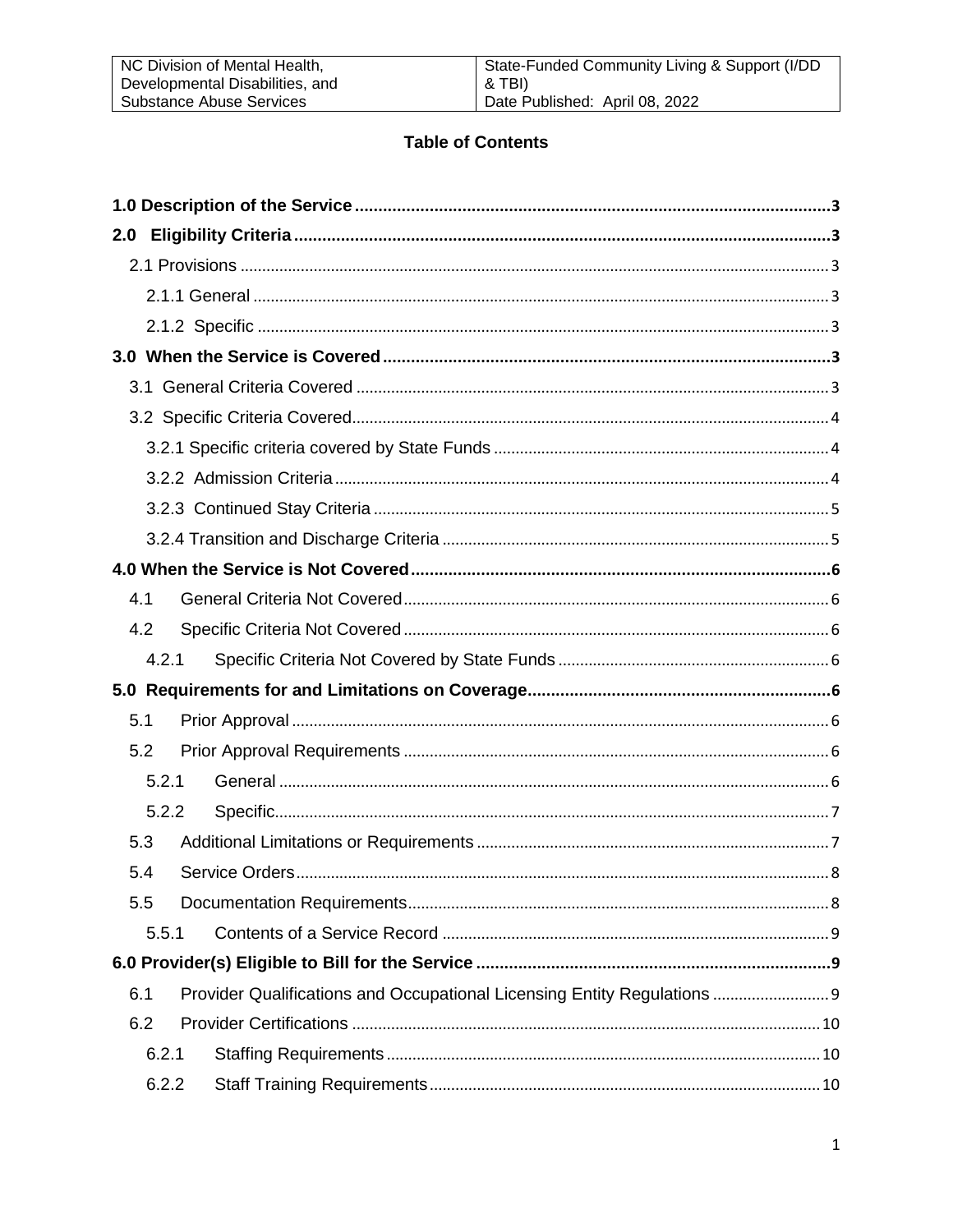|     | NC Division of Mental Health,                                                          | State-Funded Community Living & Support (I/DD                           |  |
|-----|----------------------------------------------------------------------------------------|-------------------------------------------------------------------------|--|
|     | Developmental Disabilities, and                                                        | & TBI)                                                                  |  |
|     | <b>Substance Abuse Services</b>                                                        | Date Published: April 08, 2022                                          |  |
|     |                                                                                        |                                                                         |  |
|     | 6.3                                                                                    |                                                                         |  |
|     |                                                                                        |                                                                         |  |
| 7.1 |                                                                                        |                                                                         |  |
|     |                                                                                        |                                                                         |  |
|     |                                                                                        |                                                                         |  |
| Α.  |                                                                                        |                                                                         |  |
| B.  | International Classification of Diseases and Related Health Problems, Tenth Revisions, |                                                                         |  |
|     |                                                                                        | Clinical Modification (ICD-10-CM) and Procedural Coding System(PCS)  14 |  |
|     |                                                                                        |                                                                         |  |
| D.  |                                                                                        |                                                                         |  |
| Е.  |                                                                                        |                                                                         |  |
| F.  |                                                                                        |                                                                         |  |
| G.  |                                                                                        |                                                                         |  |
| Н.  |                                                                                        |                                                                         |  |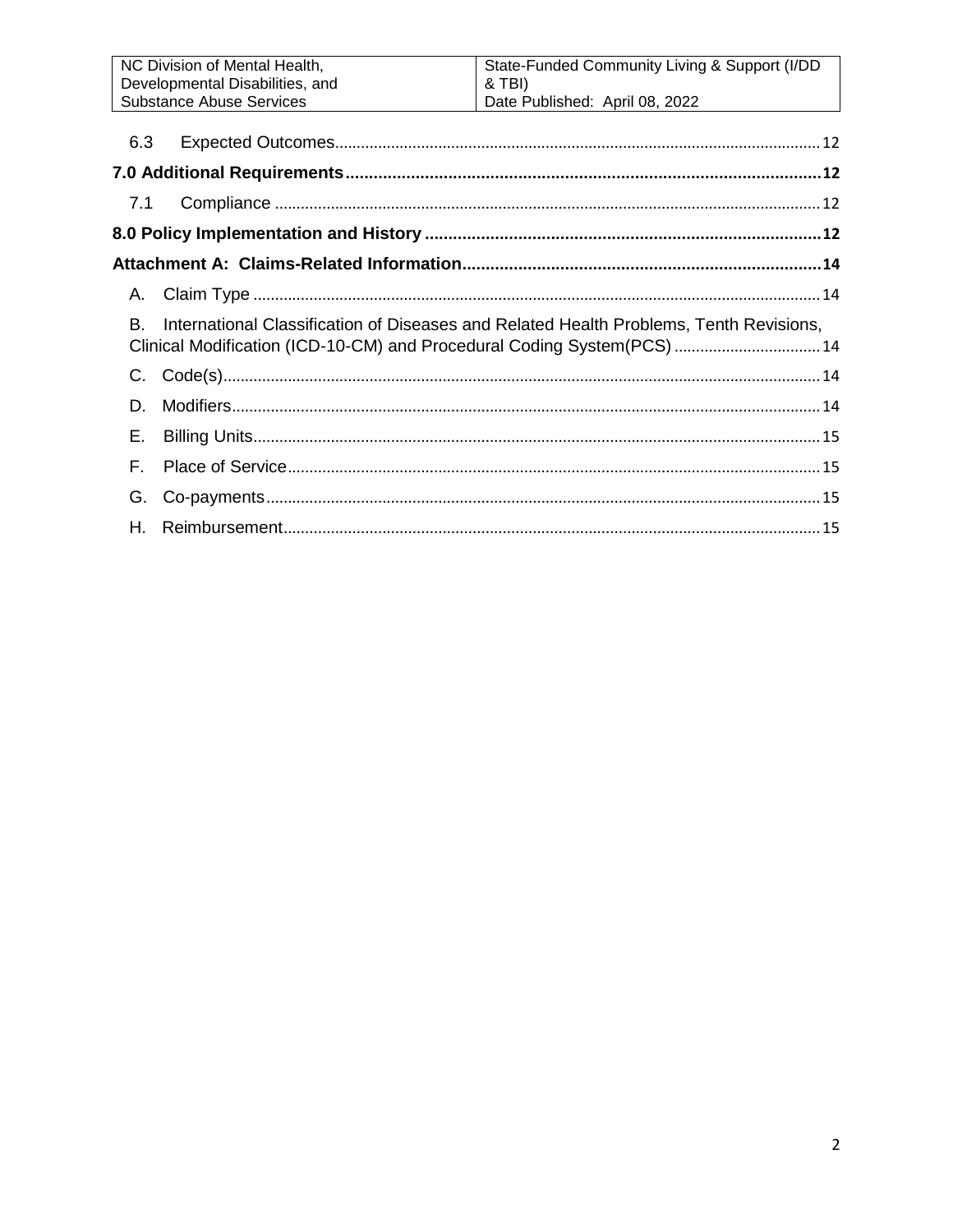| NC Division of Mental Health,   | State-Funded Community Living & Support (I/DD |
|---------------------------------|-----------------------------------------------|
| Developmental Disabilities, and | & TBI)                                        |
| Substance Abuse Services        | Date Published: April 08, 2022                |

# <span id="page-2-0"></span>1.0 Description of the Service

Community Living and Support is an individualized service that enables an individual 16 years of age and older to live successfully in their own home, the home of their family or natural supports and be an active member of their community. Group services may be provided as long as services outlined within the Person Centered Plan (PCP) or Individual Support Plan (ISP) are able to be fully addressed. The person centered plan or individual support plan documents the supports needed based on the Support Needs Assessment Profile (SNAP), Supports Intensity Scale (SIS), and/or Traumatic Brain Injury (TBI) assessment(s). A paraprofessional assists the individual to learn new skills and/or supports the individual in activities that are individualized and aligned with their preferences.

Community Living and Support provides technical assistance to unpaid supports who live in the home of the individual to assist the individual to maintain the skills they have learned. This assistance can be requested by the unpaid support or recommended by the person centered planning team and must be a collaborative decision. The technical assistance is incidental to the provision of Community Living and Supports.

Community Living and Support may include the following services and supports:

- Learn and practice new, and improve existing skills related to the following: interpersonal, independent living, community living, self-care, and self-determination.
- In conjunction to new skill acquisition, provides supervision and assistance for the individual to complete an activity to their level of independence: assistance in monitoring a health condition, nutrition or physical condition, incidental supervision, and daily living skills.

Transportation to and from the residence and points of travel in the community as outlined in the PCP or ISP is included to the degree that they are not reimbursed by another funding source and not used for personal use.

# <span id="page-2-3"></span><span id="page-2-2"></span><span id="page-2-1"></span>2.0 Eligibility Criteria

# 2.1 Provisions

# 2.1.1 General

An eligible individual shall be enrolled with the LME-MCO on or prior to the date of service, meet the criteria for the IDD or TBI state-funded Benefit Plan and shall meet the criteria in Section 3.0 of this policy.

2.1.2 Specific

State funds shall cover Community Living and Support (I/DD & TBI) for an eligible individual who is 16 years of age and older and meets the criteria in Section 3.0 of this policy.

# <span id="page-2-6"></span><span id="page-2-5"></span><span id="page-2-4"></span>3.0 When the Service is Covered

# 3.1 General Criteria Covered

State funds shall cover the service related to this policy when medically necessary, and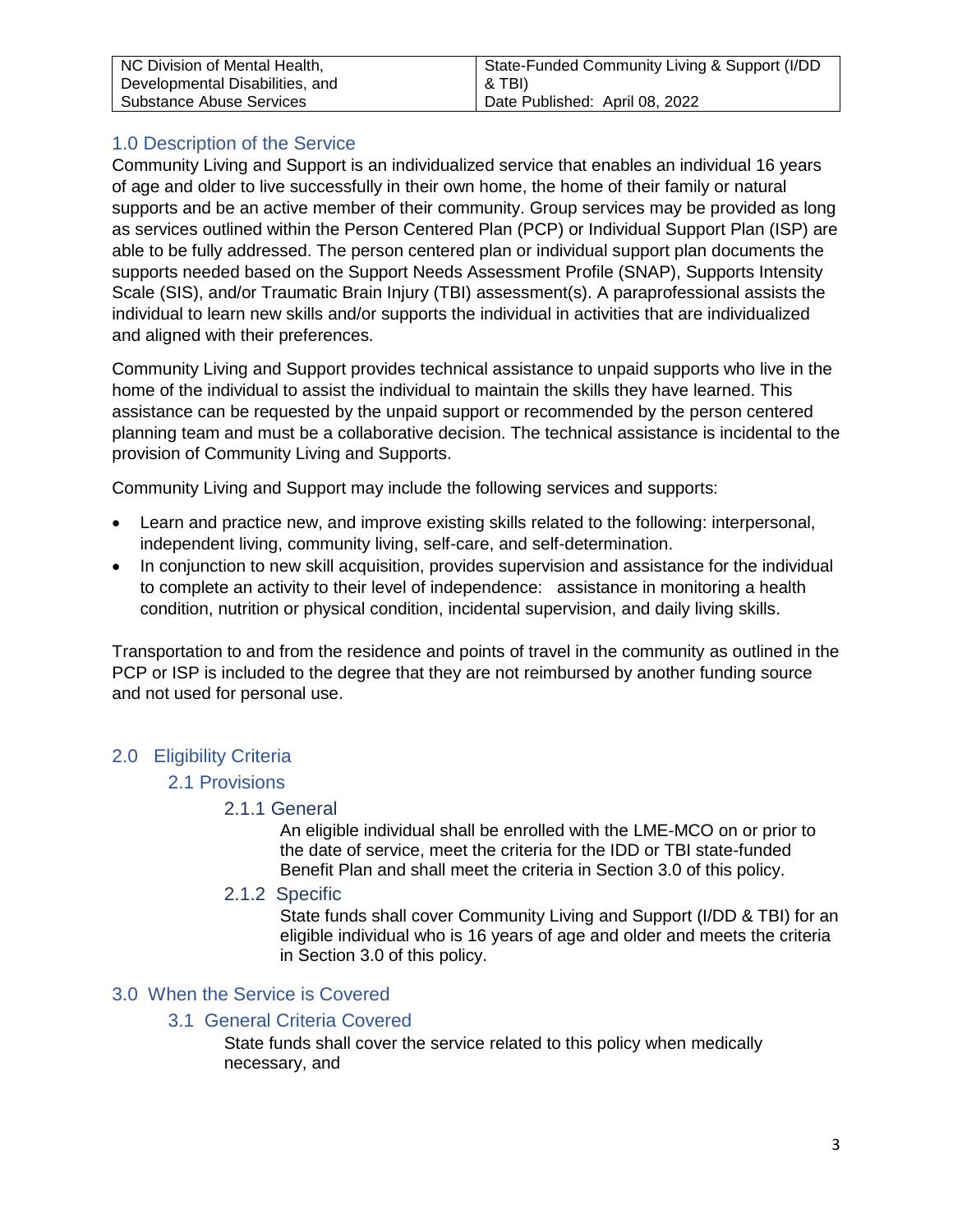| NC Division of Mental Health,   | State-Funded Community Living & Support (I/DD |
|---------------------------------|-----------------------------------------------|
| Developmental Disabilities, and | & TBI)                                        |
| Substance Abuse Services        | Date Published: April 08, 2022                |

- a. the service is individualized, specific, and consistent with symptoms or confirmed diagnosis under treatment, and not in excess of the individual's needs;
- b. the service can be safely furnished, and no equally effective and more conservative or less costly treatment is available statewide; and
- c. the service is furnished in a manner not primarily intended for the convenience of the individual, the individual's caretaker, or the provider.

# <span id="page-3-0"></span>3.2 Specific Criteria Covered

### <span id="page-3-1"></span>3.2.1 Specific criteria covered by State Funds

State funds shall cover Community Living and Supports (I/DD & TBI) when ALL of the following criteria are met:

a. 16 years of age or older and express a desire to obtain and maintain service,

**AND**

b. The individual has a condition that is identified as a developmental disability or Traumatic Brain Injury as defined in G.S. 122-C-3(12a) or G.S. 122-C-3(38a),

**AND**

c. NC Support Needs Assessment Profile (Level 3 or higher), Supports Intensity Scale (Level D or higher), or TBI Assessment requiring a moderate to high level of supervision and support in most settings, such as in the community, home, work, etc.

# <span id="page-3-2"></span>3.2.2 Admission Criteria

- To demonstrate that an individual has a developmental disability as defined by G.S. 122-C-3(12a) for Autism Spectrum Disorder, Intellectual Disability or Traumatic Brain Injury, an individual must have:
	- $\circ$  A psychological, neuropsychological, or psychiatric assessment that includes Appropriate psychological / neuropsychological testing (with validated tools) performed by a licensed clinician within their scope
	- $\circ$  The disability is manifested before the person attains age 22, unless the disability is caused by a traumatic brain injury, in which case the disability may be manifested after attaining age 22.
- To demonstrate that an individual has a developmental disability as defined by G.S. 122-C-3(12a) without accompanying intellectual disabilities, an individual must have:
	- o A physician assessment, substantiating a definitive diagnosis and associated functional limitations consistent with a developmental disability. Associated psychological or neuropsychological testing is not required in this situation.

Relevant clinical information must be obtained and documented in the individual's Person-Centered Plan or Individual Service Plan.

Service authorization must be completed by a Qualified Professional prior to the day services are to be provided.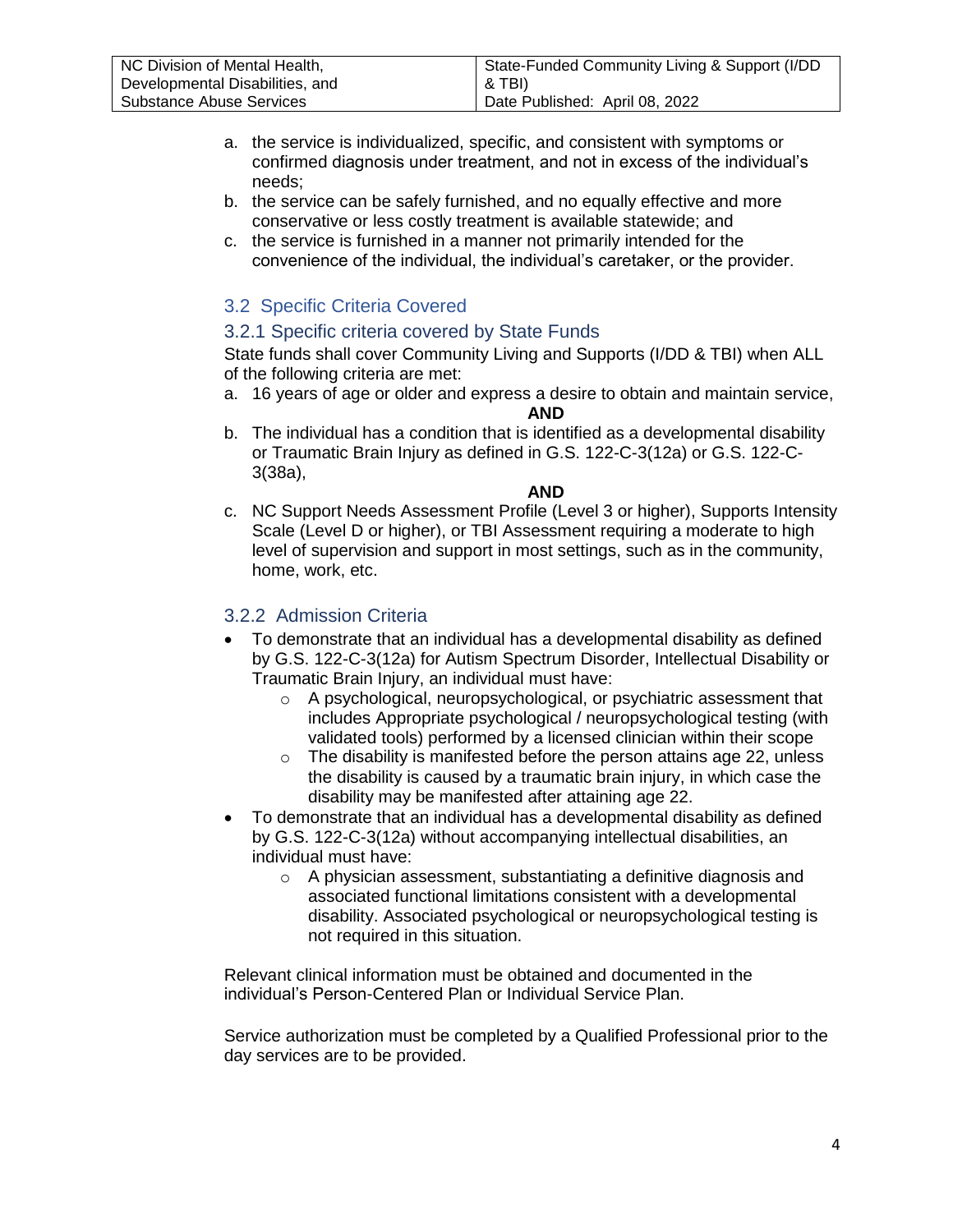The individual requires this service to learn and practice new skills and improve existing skills related to the following: interpersonal, independent living, community living, self-care, self-determination in conjunction with requiring supervision and assistance for the individual to complete an activity on their level of independence: assistance in monitoring a health condition, nutrition or physical condition, incidental supervision, daily living skills instead as documented by detailed deficiencies and planned goals which reflect strategies to correct deficiencies.

Prior authorization is required for Community Living and Support.

# <span id="page-4-0"></span>3.2.3 Continued Stay Criteria

The individual continues to require this service to learn and practice new skills and improve existing skills related to the following: interpersonal, independent living, community living, self-care, self-determination in conjunction with requires supervision and assistance for the individual to complete an activity to their level of independence: assistance in monitoring a health condition, nutrition or physical condition, incidental supervision, daily living skills instead as documented by detailed deficiencies and planned goals which reflect strategies to correct deficiencies.

Prior authorization is required for Community Living and Support.

Community Living and Support should be maintained when the individual meets criteria for continued stay if ONE of the following applies:

a. The desired outcome or level of functioning has not been acquired, sustained, restored, or improved over the time frame documented in the individual's PCP or ISP;

#### **OR**

b. The individual has documentation to support it can be reasonably anticipated that regression is likely to occur if the service is withdrawn based on current clinical assessment, and history, or the tenuous nature of the functional gains;

#### **OR**

c. Continuation of service is supported by documentation of the individual's progress toward goals within the individual's PCP or ISP.

# <span id="page-4-1"></span>3.2.4 Transition and Discharge Criteria

The individual's level of functioning has improved with respect to the goals outlined in the PCP or ISP, or no longer benefits from this service. The individual meets criteria for discharge if any ONE of the following applies:

- a. Individual's level of functioning has improved with respect to the goals outlined in the PCP or ISP (i.e., goals do not show a progression),
- b. Individual no longer benefits from this service.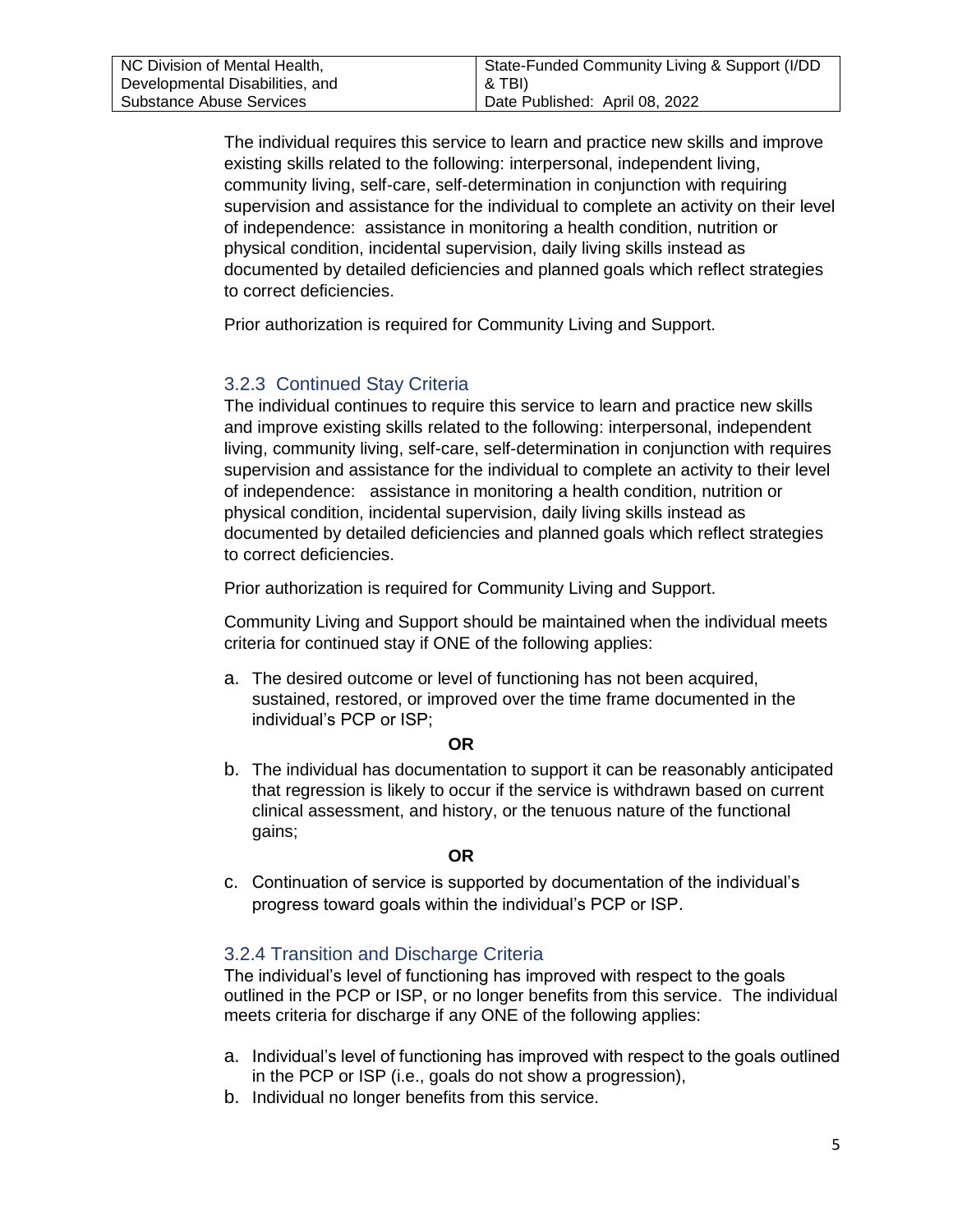- c. Individual has achieved PCP or ISP goals, discharge to a lower level of care is indicated
- d. Individual is not making progress, or is regressing, and all realistic treatment options within this modality have been exhausted.
- e. Individual has expressed they desire discharge from the service.

# <span id="page-5-1"></span><span id="page-5-0"></span>4.0 When the Service is Not Covered

# 4.1 General Criteria Not Covered

State funds shall not cover the service related to this policy when:

- a. the individual does not meet the eligibility requirements listed in Section 2.0;
- b. the individual does not meet the criteria listed in Section 3.0;
- c. the service duplicates another provider's service; or
- d. the service is experimental, investigational, or part of a clinical trial.

# <span id="page-5-3"></span><span id="page-5-2"></span>4.2 Specific Criteria Not Covered

### 4.2.1 Specific Criteria Not Covered by State Funds

State funds shall not cover the following activities of Community Living and Support (I/DD & TBI):

- a. Transportation to and from the school setting is not covered and is the responsibility of the school system.
- b. This service includes only transportation to/from the individual's home or any community location where the individual is receiving services.
- c. The paraprofessional is responsible for incidental housekeeping and meal preparation only for the individuals.
- d. Incidental housekeeping and meal preparation for other household members is not covered.

# <span id="page-5-4"></span>5.0 Requirements for and Limitations on Coverage

# <span id="page-5-5"></span>5.1 Prior Approval

State funded Community Living and Support (I/DD & TBI) shall require prior approval. Refer to Subsection 5.3 for additional limitations.

A service order must be signed prior to or on the first day Community Living and Support (IDD & TBI) are rendered. Refer to Subsection 5.4 of this policy.

# <span id="page-5-7"></span><span id="page-5-6"></span>5.2 Prior Approval Requirements

# 5.2.1 General

The provider(s) shall submit to the LME-MCO both of the following:

- a. the prior approval request; and
- b. all health records and any other records that support the individual has met the specific criteria in Subsection 3.2 of this policy.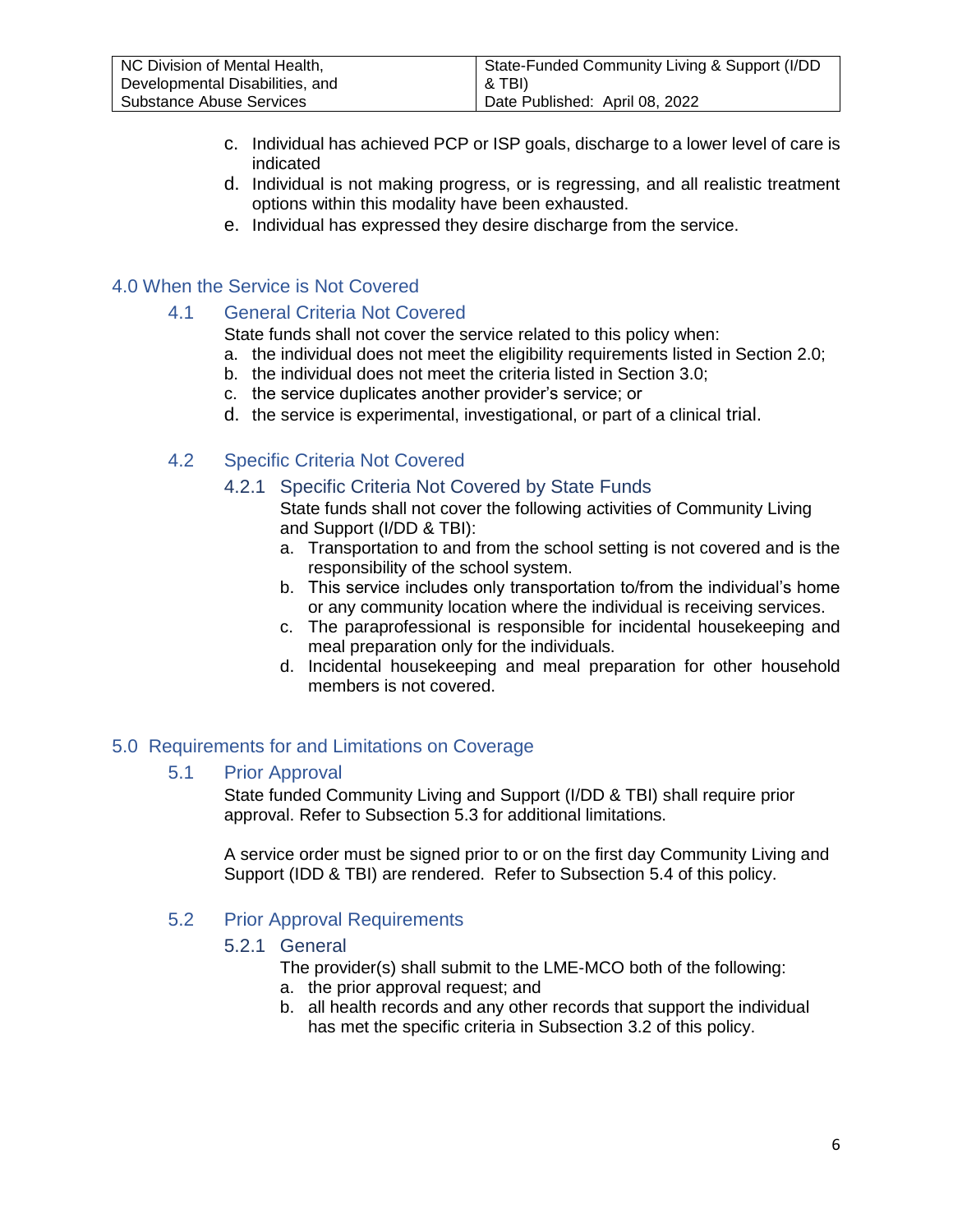<span id="page-6-0"></span>

| NC Division of Mental Health,   | State-Funded Community Living & Support (I/DD) |
|---------------------------------|------------------------------------------------|
| Developmental Disabilities, and | & TBI)                                         |
| Substance Abuse Services        | Date Published: April 08, 2022                 |

### 5.2.2 Specific

Utilization management of covered services is a part of the assurance of medically necessary service provision. Authorization, which is an aspect of utilization management, validates approval to provide a medically necessary covered service to an eligible individual.

#### **Initial Authorization**

Services are based upon a finding of medical necessity, must be directly related to the individual's diagnostic and clinical needs, and are expected to achieve the specific habilitative goals detailed in the individual's PCP or ISP. Medical necessity is determined by North Carolina community practice standards, as verified by the LME-MCO who evaluates the request to determine if medical necessity supports intensive services. Medically necessary services are authorized in the most cost-effective modes, if the treatment that is made available is similarly efficacious as services requested by the individual's physician, therapist, or another licensed practitioner. The medically necessary service must be recognized as an accepted method of treatment.

To request an initial authorization, the psychological evaluation, service order for medical necessity, PCP or ISP, and the required LME-MCO authorization request form must be submitted to the LME-MCO. Refer to Subsection 5.4 for Service Order requirements.

#### **Reauthorization**

Reauthorization requests must be submitted to the LME-MCO 14-days prior to the end date of the individual's active authorization. Reauthorization is based on medical necessity documented in the PCP or ISP, the authorization request form, and supporting documentation. The duration and frequency at which Community Living and Support (IDD & TBI) is provided must be based on medical necessity and progress made by the individual toward goals outlined in the PCP or ISP.

If medical necessity dictates the need for increased service duration and frequency, clinical consideration must be given to other services and interventions with a more intense clinical component.

**Note**: Any denial, reduction, suspension, or termination of service requires notification to the individual, legally responsible person or both about the individual's appeal rights pursuant to G.S. 143B-147(a)(9) and Rules10A NCAC27I .0601-.0609.

#### <span id="page-6-1"></span>5.3 Additional Limitations or Requirements

- a. Only one Community Living and Support provider can provide this service to an individual at a time.
- b. An individual who receives Community Living and Support may not receive any residential services or Supported Living at the same time of day.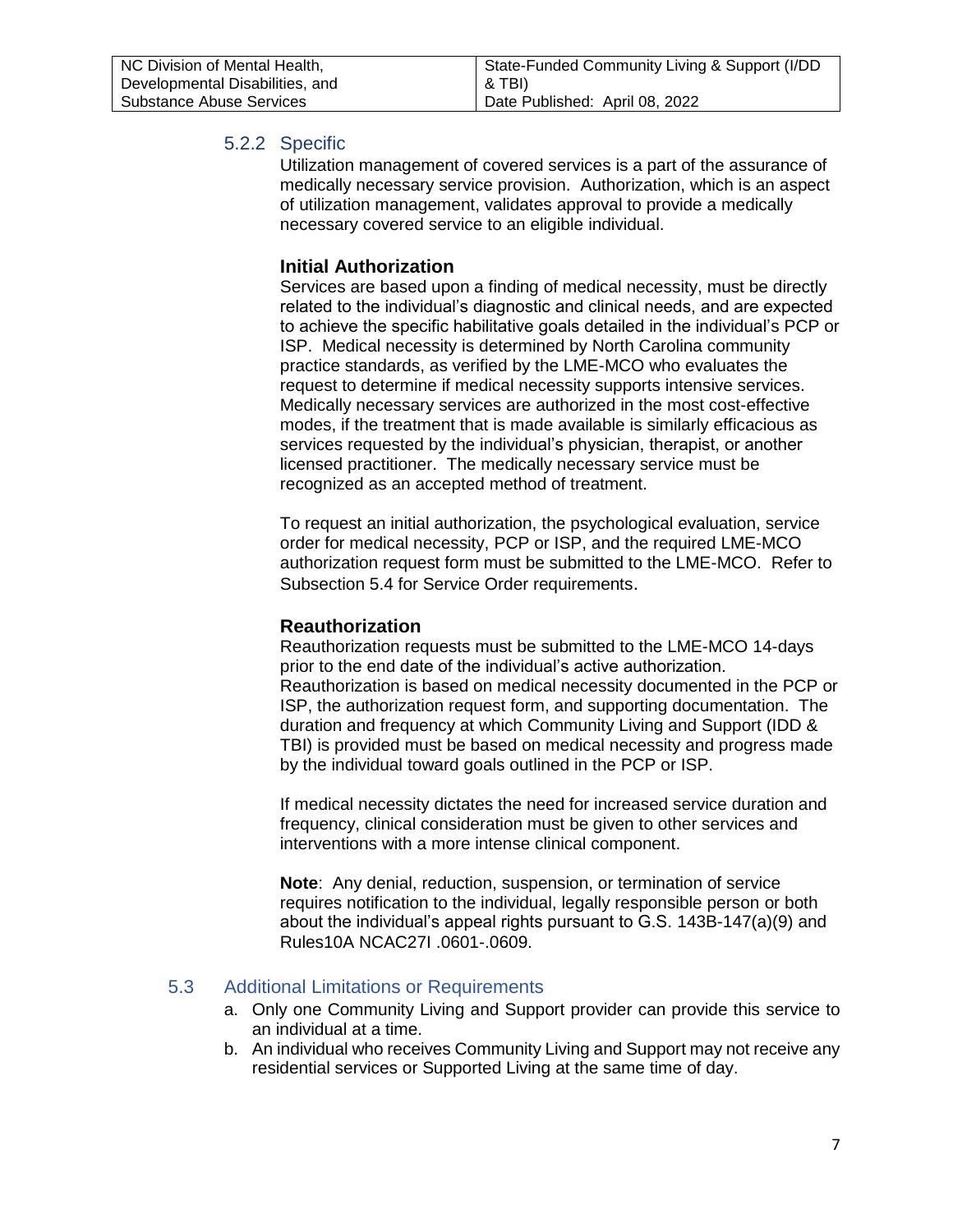| NC Division of Mental Health,   | State-Funded Community Living & Support (I/DD |
|---------------------------------|-----------------------------------------------|
| Developmental Disabilities, and | & TBI).                                       |
| Substance Abuse Services        | Date Published: April 08, 2022                |

- c. This service is not available at the same time of day as state funded Residential Supports, Community Networking, Day Supports, Supported Living, Supported Employment.
- d. This service is not available at the same time as State Plan Medicaid Services that works directly with the individual, such as Private Duty Nursing.
- e. Individuals receiving this service may not be a HCBS Waiver members/beneficiaries or individuals receiving I/DD or TBI-related (b)(3) meaningful day services (i.e., Individual Supports, Innovations look-alike services) or Medicaid In Lieu of Services (ILOS) with meaningful day component.
- f. This service may not exceed 3 hours per day on school days for individuals 16 – 22 years of age who have not graduated.
- g. This service may not exceed 28 hours a week.
- h. Community Living and Support Services (I/DD & TBI) must not be duplicative of other state funded services the individual is receiving.

### <span id="page-7-0"></span>5.4 Service Orders

Service orders are a mechanism to demonstrate medical necessity for a service and are based upon an assessment of the individual's needs. A signed service order must be completed by a qualified professional, physician, licensed psychologist, physician assistant, or nurse practitioner, per his or her scope of practice.

ALL the following apply to a service order:

- a. Backdating of the service order is not allowed;
- b. Each service order must be signed and dated by the authorizing professional and must indicate the date on which the service was ordered;
- c. A service order must be in place prior to or on the first day that the service is initially provided to bill state funds for the service; and
- d. Service orders are valid for one calendar year. Medical necessity must be reviewed, and service must be ordered at least annually, based on the date of the original PCP or ISP service order.

#### <span id="page-7-1"></span>5.5 Documentation Requirements

Documentation is required as specified in the Records Management and Documentation Manual and service definition.

The service record documents the nature and course of an individual's progress in treatment. To bill state funds, providers must ensure that their documentation is consistent with the requirements contained in this policy. The staff member who provides the service is responsible for documenting the services billed to and reimbursed by state funds. The staff person who provides the service shall sign and date the written entry. A Service Note or a Service Grid, as outlined in the Records Management and Documentation Manual, may be utilized for this service.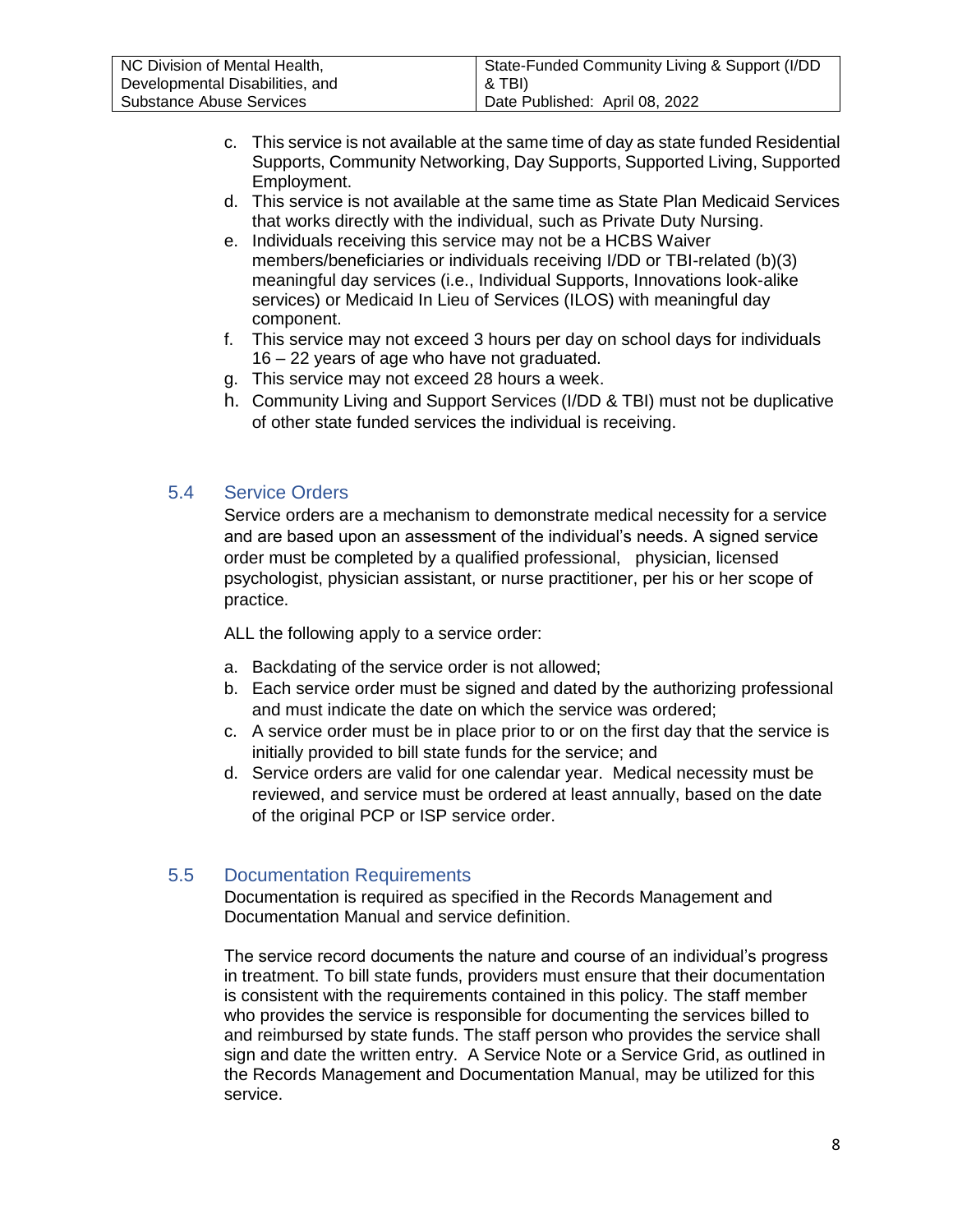# <span id="page-8-0"></span>5.5.1 Contents of a Service Record

For this service, a full service note for each contact or intervention for each date of service, written and signed by the person who provided the service is required. More than one intervention, activity, or goal may be reported in one service note, if applicable. A service note must document ALL following elements:

- a. Individual's name;
- b. Service record identification number;
- c. Date of the service provision;
- d. Name of service provided;
- e. Type of contact(face-to-face, phone);
- f. Place of service;
- g. Purpose of contact as it relates to the PCP or ISP goals;
- h. Description of the intervention/prompting provided. Documentation of the intervention must accurately reflect services for the duration of time indicated;
- i. Duration of service, start and end time of intervention; total amount of time spent performing the intervention;
- j. Assessment of the effectiveness of the intervention and the individual's progress towards the individual's goals; and
- k. Date and signature and credentials or job title of the staff member who provided the service.

# <span id="page-8-1"></span>6.0 Provider(s) Eligible to Bill for the Service

To be eligible to bill for the service related to this policy, the provider(s) shall:

- a. meet LME-MCO qualifications for participation; and
- b. have a current and signed Department of Health and Human Services (DHHS) Provider Administrative Participation Agreement;
- <span id="page-8-2"></span>6.1 Provider Qualifications and Occupational Licensing Entity Regulations Community Living and Support (I/DD & TBI) Services must be delivered by practitioners employed by organizations that:
	- a. meet the provider qualification policies, procedures, and standards established by the NC Division of MH/DD/SAS;
	- b. meet the requirements of 10A NCAC 27G;
	- c. demonstrate that they meet these standards by being credentialed and contracted by an LME-MCO;
	- d. within one calendar year of enrollment as a provider with the LME-MCO, achieve national accreditation with at least one of the designated accrediting agencies; and
	- e. become established as a legally constituted entity capable of meeting all the requirements of the DMH/DD/SAS Bulletins and service implementation standards. These policies and procedures set forth the administrative, financial, clinical, quality improvement, and information services infrastructure necessary to provide services.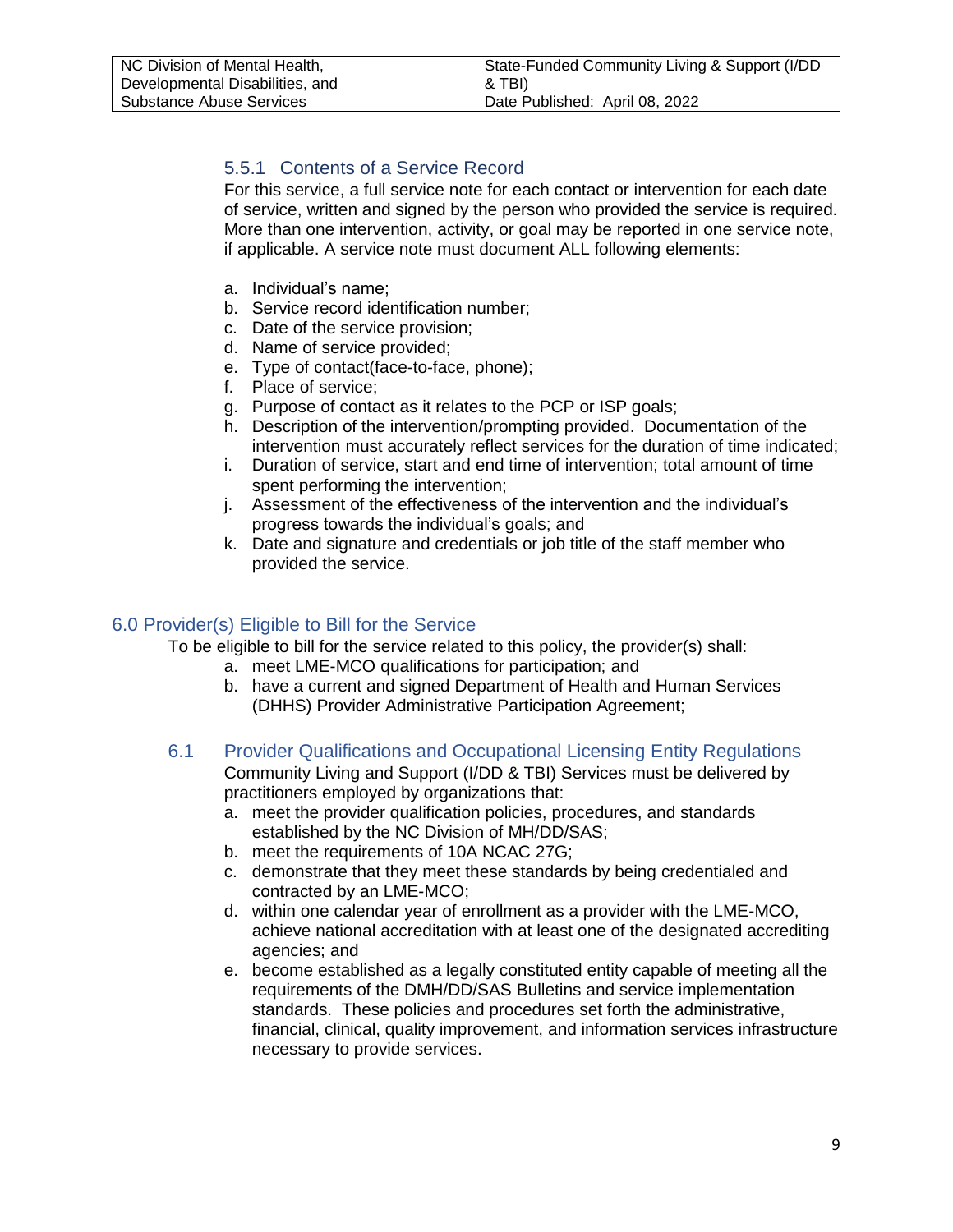| NC Division of Mental Health,   | State-Funded Community Living & Support (I/DD |
|---------------------------------|-----------------------------------------------|
| Developmental Disabilities, and | & TBI)                                        |
| Substance Abuse Services        | Date Published: April 08, 2022                |

Community Living and Supports is designed to be a supportive therapeutic relationship between the provider and the individual which addresses and/or implements interventions outlined in the person centered/individual support plan.

Community Living and Support providers:

- a. Help develop community involvement and relationships that promote full citizenship,
- b. Coordinate education and assistance related to finances, healthcare, and other needs,
- c. Assist with day-to-day planning and problem solving,
- d. Train and support people who assist the individual incidental to the PCP or ISP,
- e. Train and support individuals on accessing public transportation,
- f. Train and support individuals with new skill acquisition related to interpersonal, independent living, community living, self-care, and selfdetermination.

# <span id="page-9-1"></span><span id="page-9-0"></span>6.2 Provider Certifications

Community Living and Support (I/DD & TBI) must be provided by an IDD or TBI agency contracted with the LME-MCO and must be established as a legally constituted entity capable of meeting all of the requirements of the LME/MCO.

### 6.2.1 Staffing Requirements

The Community Living and Support (I/DD & TBI) service is provided by qualified providers with the capacity and adequate workforce to offer this service to individuals meeting the IDD/TBI state-funded Benefit Plan. The service must be available during times that meet the needs of the individual which may include evening, weekends, or both. The service must have designated competent developmental disability and/or traumatic brain injury qualified professionals to provide supervision to the paraprofessional. The Community Living and Support (I/DD & TBI) paraprofessional must meet the requirements according to 10A NCAC 27G .0104 (15).

Paraprofessionals providing this service must be supervised by a Qualified Professional. Supervision must be provided according to supervision requirements specified in 10A NCAC 27G.0204 (b) (c) (f) and according to licensure or certification requirements of the appropriate discipline.

The maximum program staff ratios are as follows: group ratio for Community Living and Support (I/DD & TBI) Group Paraprofessional to Individuals is 1:3.

# <span id="page-9-2"></span>6.2.2 Staff Training Requirements

The provider shall ensure that staff who are providing Residential Supports have completed special population training based on staff experience and training needs (e.g., intellectual and developmental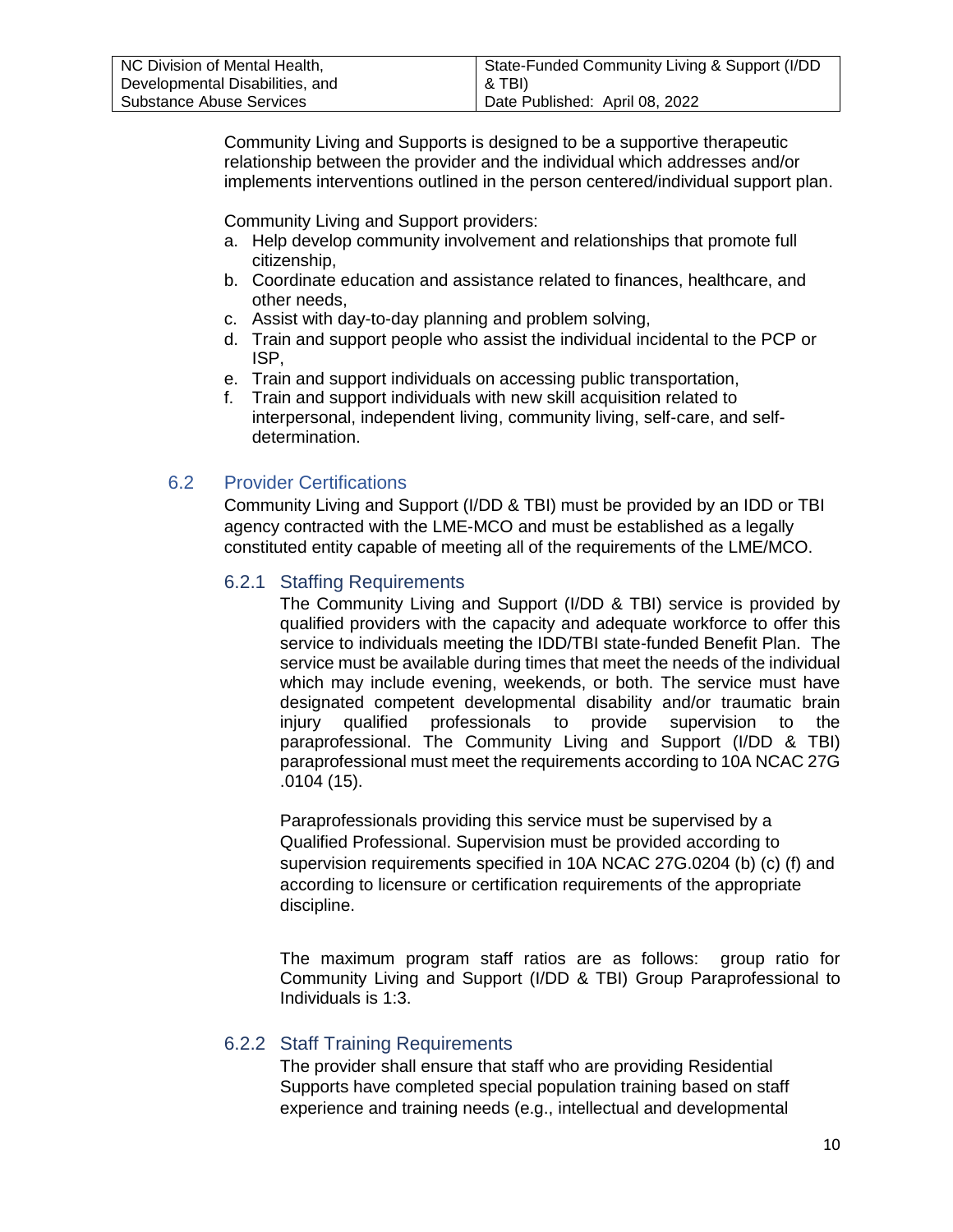| NC Division of Mental Health,   | State-Funded Community Living & Support (I/DD |
|---------------------------------|-----------------------------------------------|
| Developmental Disabilities, and | & TBI)                                        |
| Substance Abuse Services        | Date Published: April 08, 2022                |

disabilities, geriatric, traumatic brain injury, deaf and hard of hearing, cooccurring intellectual and mental health and co-occurring intellectual and developmental disabilities and substance use disorder) as required. Such training should be completed prior to working with individuals and updated as individuals' needs change.

Agency staff that work with individuals:

- a. Are at least 18 years of age
- b. If providing transportation, have a valid North Carolina driver's license or other valid driver's license and a safe driving record and has an acceptable level of automobile liability insurance
- c. Criminal background check presents no health and safety risk to person/s
- d. Not listed in the North Carolina Health Care Personnel Registry
- e. Qualified in CPR and First Aid
- f. Staff that work with person/s must be qualified in the customized needs of the beneficiary as described in the PCP or ISP.
- g. Staff that work with individuals who are responsible for medication administration must be trained in medication administration in accordance to 10A NCAC 27G .0209, as applicable.
- h. Staff that work with individuals must be trained in alternatives to restrictive intervention and restrictive intervention training (as appropriate).
- i. High school diploma or high school equivalency (GED).

# **Professional Competency**

Paraprofessionals have competencies through training and supervision in the following areas:

- A. Communication The Paraprofessional builds trust and productive relationships with people he/she supports, co-workers and others through respectful and clear verbal and written communication.
- B. Person-Centered Practices The Paraprofessional uses personcentered practices, assisting individuals to make choices and plan goals, and provides services to help individuals achieve their goals.
- C. Evaluation and Observation The Paraprofessional closely monitors an individual's physical and emotional health, gathers information about the individual, and communicates observations to guide services.
- D. Crisis Prevention and Intervention The Paraprofessional identifies risk and behaviors that can lead to a crisis and uses effective strategies to prevent or intervene in the crisis in collaboration with others.
- E. Professionalism and Ethics The Paraprofessional works in a professional and ethical manner, maintaining confidentiality and respecting individual and family rights.
- F. Health and Wellness The Paraprofessional plays a vital role in helping individuals to achieve and maintain good physical and emotional health essential to their well-being.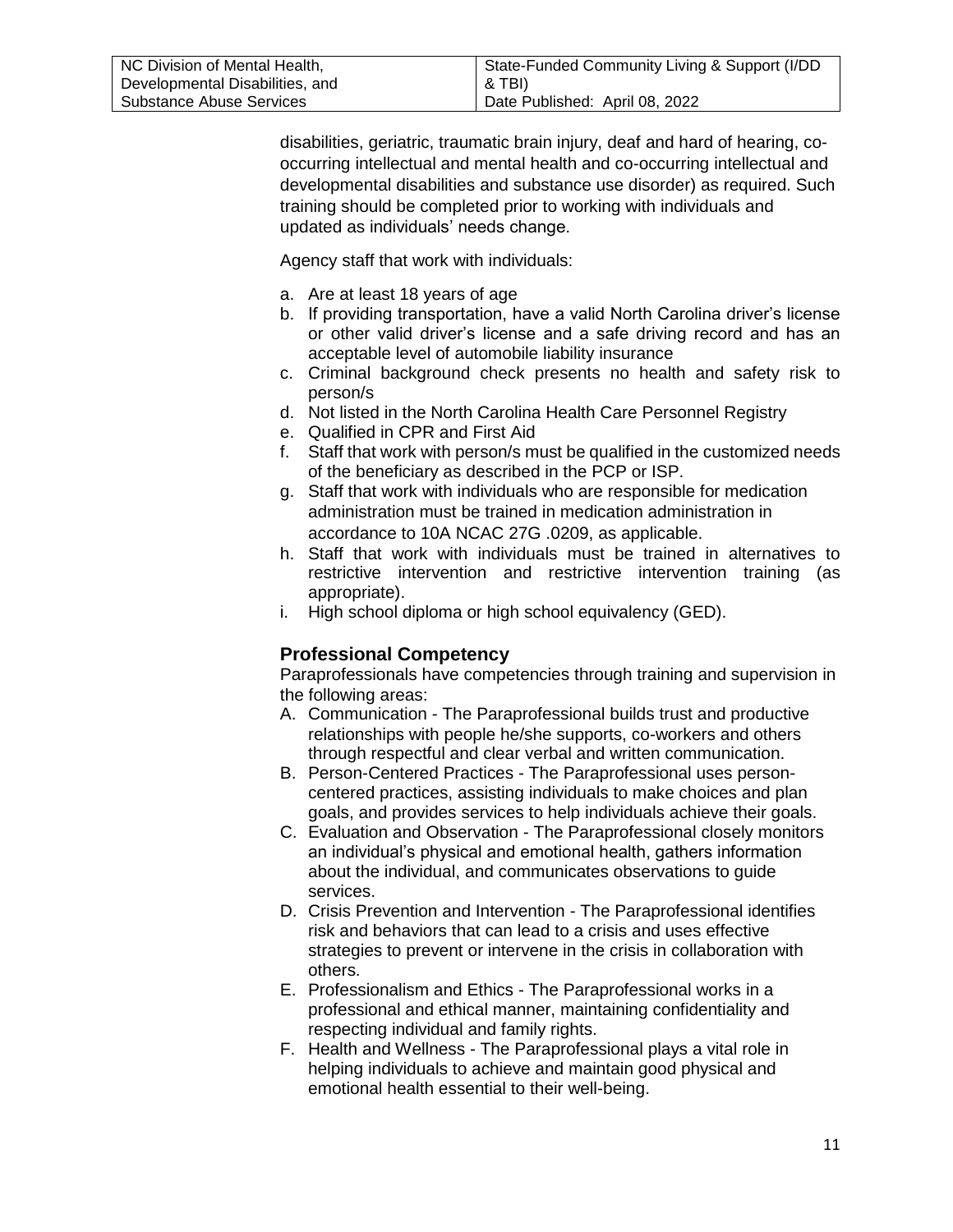| NC Division of Mental Health,   | State-Funded Community Living & Support (I/DD |
|---------------------------------|-----------------------------------------------|
| Developmental Disabilities, and | & TBI)                                        |
| Substance Abuse Services        | Date Published: April 08, 2022                |

- G. Community Inclusion and Networking The Paraprofessional helps individuals to be a part of the community through valued roles and relationships and assists individuals with major transitions that occur in community life.
- H. Cultural Competency The Paraprofessional respects cultural differences and provides services and supports that fit with an individual's preferences.
- I. Education, Training and Self-Development The Paraprofessional obtains and maintains necessary certifications and seeks opportunities to improve their skills and work practices through further education and training.

# <span id="page-11-0"></span>6.3 Expected Outcomes

The expected outcomes for this service are specific to recommendations resulting from clinical assessments and meeting the identified goals in the individual's PCP or ISP. Further, expected outcomes of Community Living and Support (I/DD & TBI) is the following:

- 1. To increase the individual's life skills and independent living skills,
- 2. Maximize their self-sufficiency,
- 3. Increase self-determination, and
- 4. Ensure the individual's opportunity to have full membership in their community as defined within the PCP and ISP goals.

# <span id="page-11-2"></span><span id="page-11-1"></span>7.0 Additional Requirements

#### 7.1 Compliance

Provider(s) shall comply with the following in effect at the time the service is rendered:

- a. All applicable agreements, federal, state and local laws and regulations including the Health Insurance Portability and Accountability Act (HIPAA), 42 CFR Part 2 and record retention requirements; and
- b. All NC Division of MH/DD/SAS's service definitions, guidelines, policies, provider manuals, implementation updates, and bulletins, DHHS, DHHS division(s) or fiscal contractor(s).

# <span id="page-11-3"></span>8.0 Policy Implementation and History

# **Original Effective Date:** April 1, 2021

#### **History**:

| <b>Date</b> | <b>Section or Subsection Amended</b> | Change                                                                                                             |
|-------------|--------------------------------------|--------------------------------------------------------------------------------------------------------------------|
|             | All Sections and Attachment(s)       |                                                                                                                    |
| 04/05/2022  | Section 3.2.2                        | Updated service definition<br>language, "To demonstrate<br>that an individual has a<br>developmental disability as |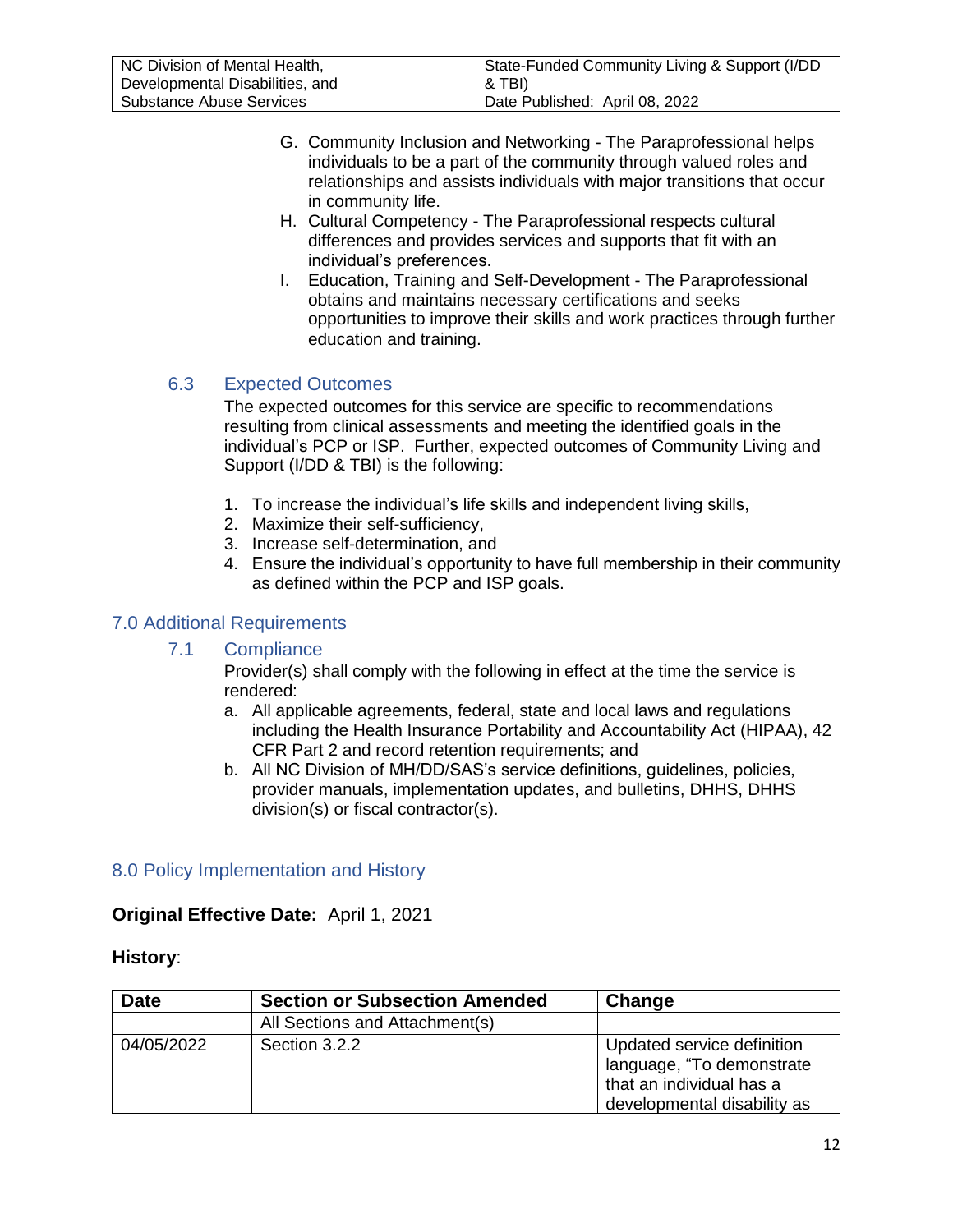| NC Division of Mental Health,   | State-Funded Community Living & Support (I/DD |
|---------------------------------|-----------------------------------------------|
| Developmental Disabilities, and | & TBI)                                        |
| Substance Abuse Services        | Date Published: April 08, 2022                |
|                                 |                                               |

|            |             | defined by G.S. 122-C-3(12a)<br>without accompanying<br>intellectual disabilities, an<br>individual must have:<br>A physician assessment,<br>substantiating a definitive<br>diagnosis and associated<br>functional limitations<br>consistent with a<br>developmental disability.<br>Associated psychological<br>or neuropsychological<br>testing is not required in<br>this situation." |
|------------|-------------|-----------------------------------------------------------------------------------------------------------------------------------------------------------------------------------------------------------------------------------------------------------------------------------------------------------------------------------------------------------------------------------------|
| 04/05/2022 | Section 5.5 | Updated service definition<br>language, "The staff person<br>who provides the service<br>shall sign and date the<br>written entry. A Service Note<br>or a Service Grid, as outlined<br>in the Records Management<br>and Documentation Manual,<br>may be utilized for this<br>service."                                                                                                  |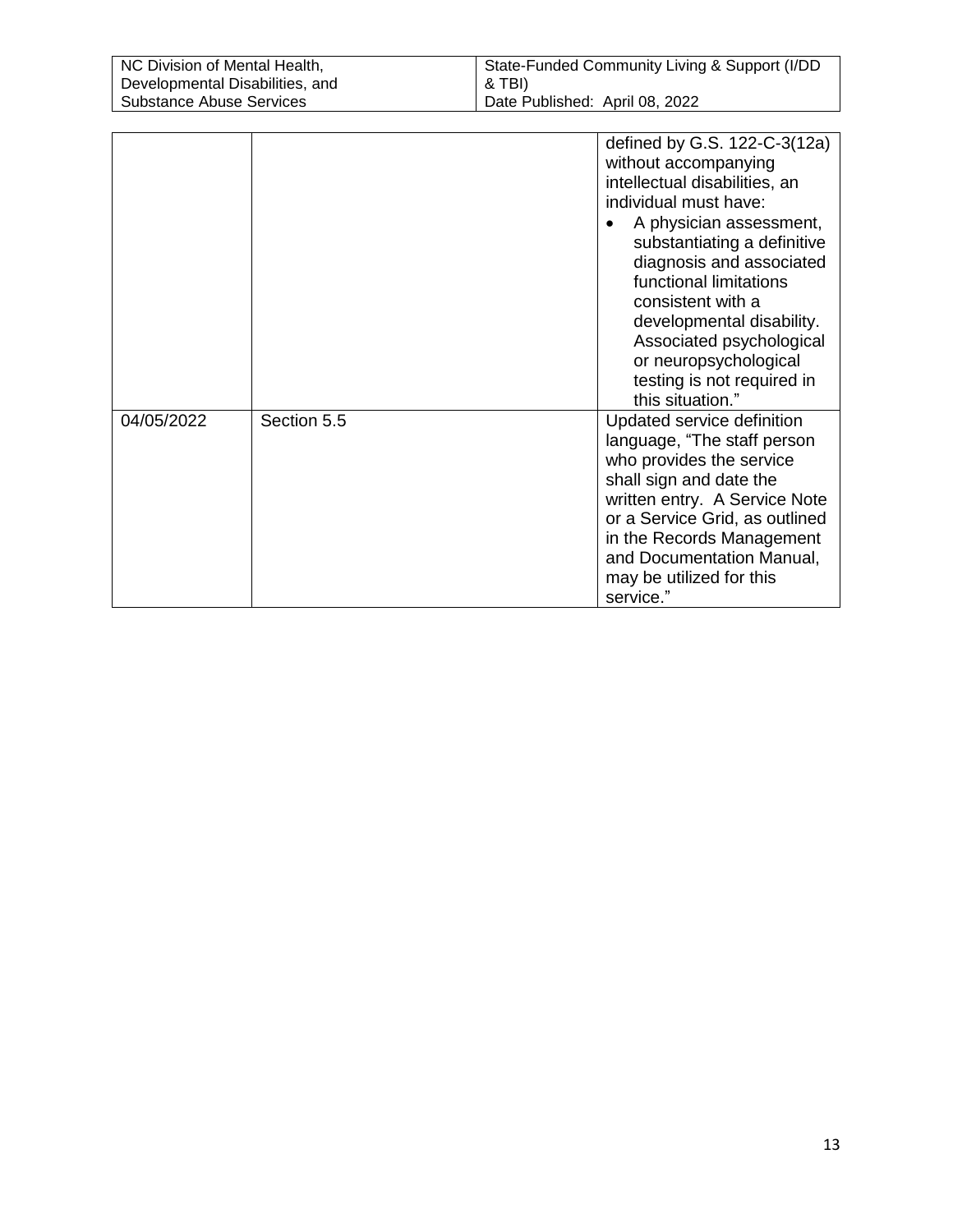# **Attachment A: Claims-Related Information**

<span id="page-13-0"></span>Provider(s) shall comply with the, NC Tracks Provider Claims and Billing Assistance Guide, DMH/DD/SAS bulletins, fee schedules, NC Division of MH/DD/SAS's service definitions and any other relevant documents for specific coverage and reimbursement for state funds:

# <span id="page-13-1"></span>A. Claim Type

<span id="page-13-2"></span>B. International Classification of Diseases and Related Health Problems, Tenth Revisions, Clinical Modification (ICD-10-CM) and Procedural Coding System (PCS)

Provider(s) shall report the ICD-10-CM and Procedural Coding System (PCS) to the highest level of specificity that supports medical necessity. Provider(s) shall use the current ICD-10 edition and any subsequent editions in effect at the time of service. Provider(s) shall refer to the applicable edition for code description, as it is no longer documented in the policy.

# <span id="page-13-3"></span>C. Code(s)

Provider(s) shall report the most specific billing code that accurately and completely describes the procedure, product or service provided. Provider(s)shall use the Current Procedural Terminology (CPT), Health Care Procedure Coding System (HCPCS), and UB-04 Data Specifications Manual (fora complete listing of valid revenue codes) and any subsequent editions in effect at the time of service. Provider(s)shall refer to the applicable edition for the code description, as it is no longer documented in the policy. If no such specific CPT or HCPCS code exists, then the provider(s)shall report the procedure, productor service using the appropriate unlisted procedure or service code.

| <b>HCPCS Code(s)</b> |            | <b>Billing Unit</b> |
|----------------------|------------|---------------------|
| YM851                | Individual | unit =15 minutes    |
| YM852                | Group      | unit $= 15$ minutes |

#### **Unlisted Procedure or Service**

**CPT**: The provider(s) shall refer to and comply with the Instructions for Use of the CPT Codebook, Unlisted Procedure or Service, and Special Report as documented in the current CPT in effect at the time of service.

**HCPCS**: The provider(s) shall refer to and comply with the Instructions for Use of HCPCS National Level II codes, Unlisted Procedure or Service and Special Report as documented in the current HCPCS edition in effect at the time of service.

# <span id="page-13-4"></span>D. Modifiers

There are no modifiers for this service.